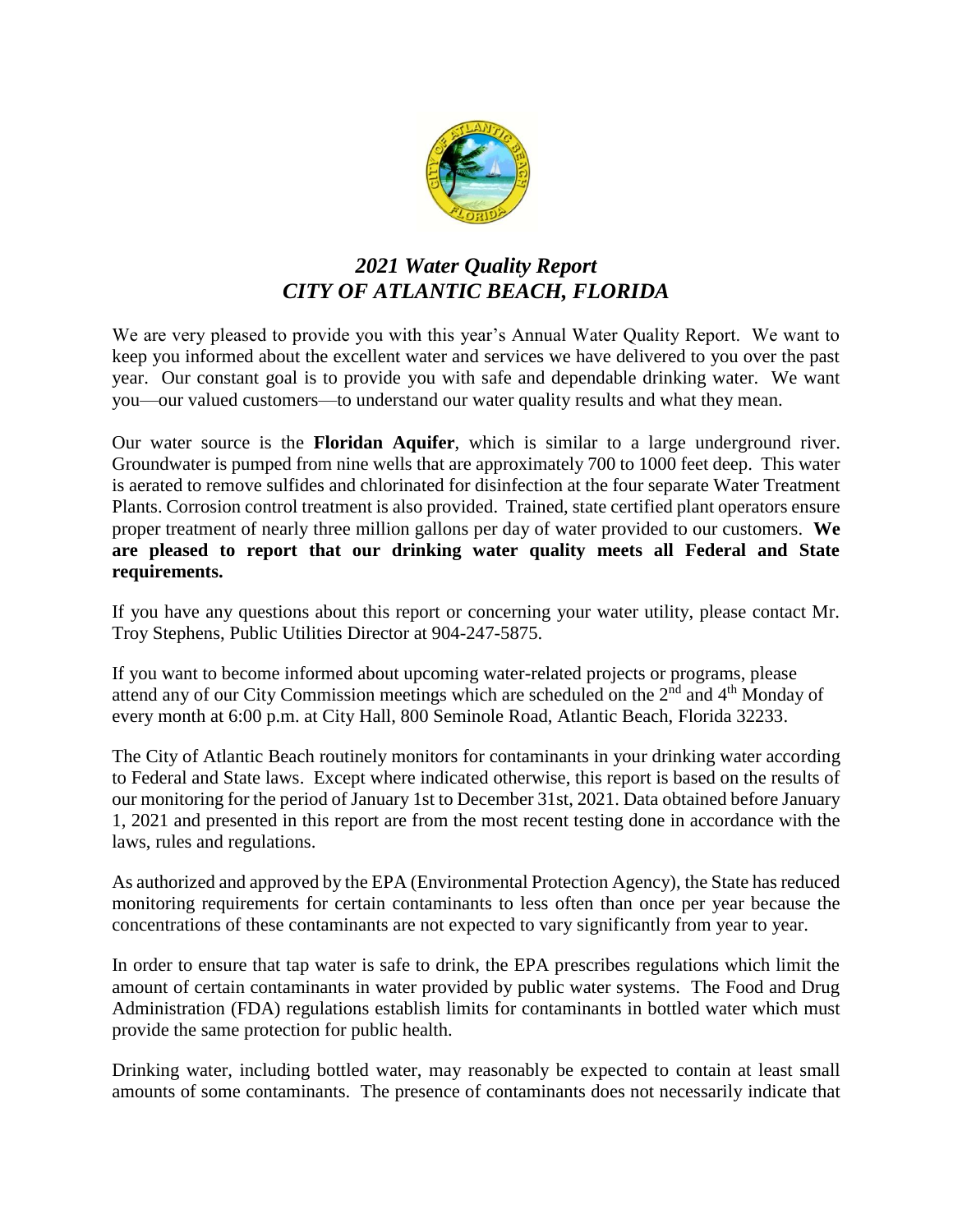the water poses a health risk. More information about contaminants and potential health effects can be obtained by calling the EPA's Safe Drinking Water Hotline at 1-800-426-4791.

The EPA requires monitoring of over 80 drinking water contaminants. Those contaminants listed in the table are the only ones detected in your drinking water.

MCLs are set at very stringent levels. To understand the possible health effects described for many regulated contaminants, a person would have to drink 2 liters of water every day at the MCL level for a lifetime to have a one-in-a-million chance of having the described health effect.

**Some people may be more vulnerable to contaminants in drinking water than the general population. Immuno-compromised persons such as persons with cancer undergoing chemotherapy, persons who have undergone organ transplants, people with HIV/AIDS or other immune system disorders, some elderly, and infants can be particularly at risk from infections. These people should seek advice about drinking water from their health care providers. EPA/CDC guidelines on appropriate means to lessen the risk of infection by cryptosporidium and other micro-biological contaminants are available from EPA's Safe Drinking Water Hotline at 800-426-4791**.

If present, elevated levels of lead can cause serious health problems, especially for pregnant women and young children. Lead in drinking water is primarily from materials and components associated with service lines and home plumbing. Atlantic Beach is responsible for providing high quality drinking water, but cannot control the variety of materials used in plumbing components. When your water has been sitting for several hours, you can minimize the potential for lead exposure by flushing your tap for 30 seconds to 2 minutes before using water for drinking or cooking. If you are concerned about lead in your water, you may wish to have your water tested. Information on lead in drinking water, testing methods, and steps you can take to minimize exposure is available from the Safe Drinking Water Hotline or at [http://www.epa.gov/safewater/lead.](http://www.epa.gov/safewater/lead)

In 2021 the Florida Department of Environmental Protection (FDEP) performed a Source Water Assessment on our system. The assessment was conducted to provide information about any potential sources of contamination in the vicinity of our wells. There are 10 potential sources of contamination identified for our system with low susceptibility levels. To protect our source waters, the City enacted a Wellhead Protection Ordinance. Also, FDEP has a very active petroleum contamination prevention program, and handles permitting and enforcement for both domestic and hazardous wastes. FDEP has some of the most stringent rules in the country. The assessment results are available on the FDEP Source Water Assessment and Protection Program website at [www.dep.state.fl.us/swapp.](http://www.dep.state.fl.us/swapp)

**Thank you for allowing us to continue providing your family with clean, quality water this year. We at the City of Atlantic Beach work around the clock to provide top quality water to every tap. We ask that all our customers help us protect our water sources.**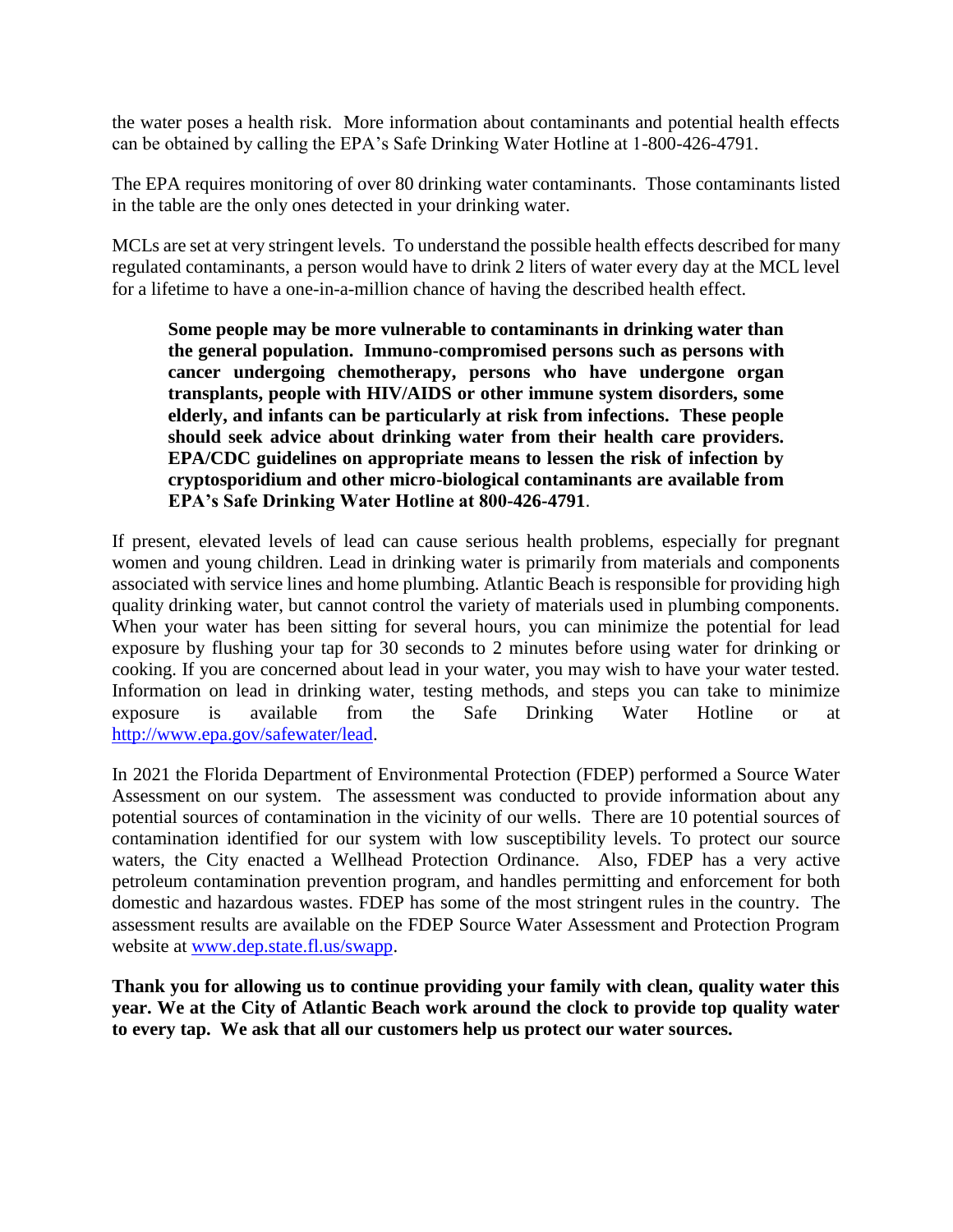#### **2021 Water Quality Report** *CITY OF ATLANTIC BEACH, FLORIDA*

In the table you will find many terms and abbreviations you might not be familiar with. To help you better understand these terms, we have provided the following definitions:

**Action Level (AL**) — The concentration of a contaminant which, if exceeded, triggers treatment or other requirements which a water system must follow.

**Maximum Contaminant Level or MCL** — The highest level of a contaminant that is allowed in drinking water. MCLs are set as close to the MCLGs as feasible using the best available treatment technology.

**Maximum Contaminant Level Goal or MCLG** — The level of a contaminant in drinking water below which there is no known or expected risk to health. MCLGs allow for a margin of safety.

**Maximum Residual Disinfectant Level (MRDL) –** The highest level of a disinfectant allowed in drinking water. There is a convincing evidence that addition of a disinfectant is necessary for control of microbial contaminants.

**Maximum Residual Disinfectant Level Goal (MRDLG)** – The level of a drinking water disinfectant below which there is no known or expected risk to health. MRDLGs do not reflect the benefits of the use of disinfectants to control microbial contaminants.

**Non-Detects (ND)** — Means not detected and indicates that the substance was not found by laboratory analysis.

**Not Applicable (N/A)** – The information does not apply in this category or for this contaminant.

**Parts per billion (ppb) or Micrograms per liter (ug/L)** – One part by weight of analyte to one billion parts by weight of the water sample.

**Parts per million (ppm) or Milligrams per liter (mg/L)** – One part by weight of analyte to one million parts by weight of the water sample.

**Picocuries per liter (pCi/l)** – Measure of the radioactivity in water.

The sources of drinking water (both tap water and bottled water) include rivers, lakes, streams, ponds, reservoirs, springs and wells. As water travels over the surface of the land or through the ground, it dissolves naturallyoccurring minerals and, in some cases, radioactive material, and can pick up substances resulting from the presence of animals or from human activity. Contaminants that may be present in source water include:

**(A)** *Microbial contaminants*, such as viruses and bacteria, which may come from sewage treatment plants, septic systems, agricultural livestock operations and wildlife.

**(B)** *Inorganic contaminants***,** such as salts and metals, which can be naturally-occurring or result from urban stormwater runoff, industrial or domestic wastewater discharges, oil and gas production, mining or farming.

**(C)** *Pesticides and herbicides***,** which may come from a variety of sources such as agriculture, urban stormwater runoff, and residential uses.

**(D)** *Organic chemical contaminants*, including synthetic and volatile organic chemicals, which are by-products of industrial processes and petroleum production, and can also come from gas stations, urban stormwater runoff and septic systems.

**(E)** *Radioactive contaminants,* which can be naturally occurring or be the result of oil and gas production and mining activities.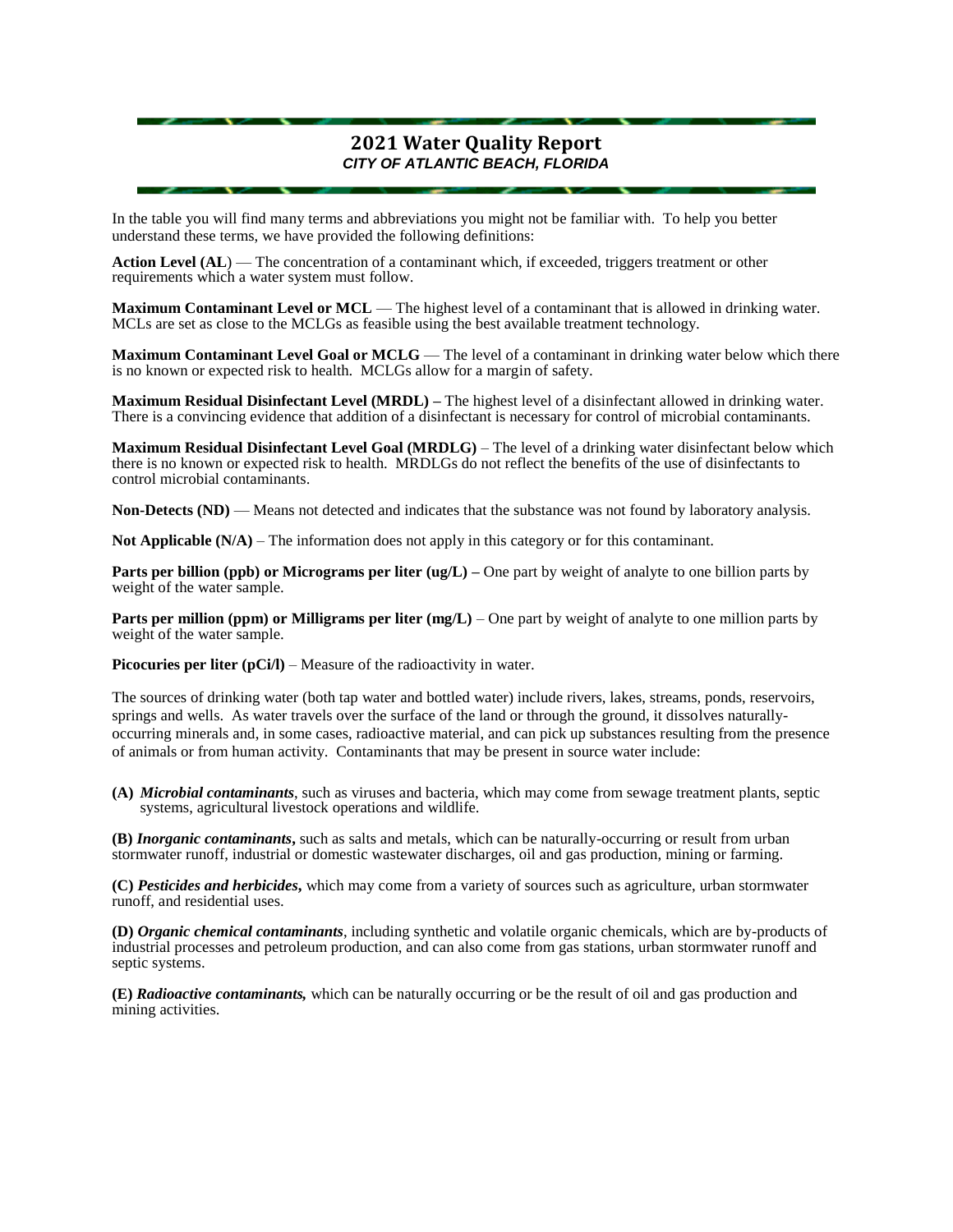#### **ATLANTIC BEACH WATER QUALITY DATA 2021**

| Contaminant<br>and Unit of<br><b>Measurement</b>                                               | <b>Sample</b><br>Date<br>$(mo/\nv{rr})$ | <b>Maximum</b><br>Level<br><b>Allowed</b><br>(MCL or<br><b>MRDL</b> ) | Goal<br>(MCLG or<br><b>MRDLG</b> ) | <b>Highest</b><br>Level<br><b>Detected</b><br>(HLD) | Range of<br><b>Results</b> | <b>Typical Source of Contaminant</b>                                                                                                                                                     | <b>MCL</b><br><b>Violation</b><br>(Y/N) |  |  |  |
|------------------------------------------------------------------------------------------------|-----------------------------------------|-----------------------------------------------------------------------|------------------------------------|-----------------------------------------------------|----------------------------|------------------------------------------------------------------------------------------------------------------------------------------------------------------------------------------|-----------------------------------------|--|--|--|
| ( $\overline{Results}$ in the HLD column are the highest detected level at any sampling point) |                                         |                                                                       |                                    |                                                     |                            |                                                                                                                                                                                          |                                         |  |  |  |
| <b>Inorganic Contaminants</b>                                                                  |                                         |                                                                       |                                    |                                                     |                            |                                                                                                                                                                                          |                                         |  |  |  |
| Barium<br>(ppm)                                                                                | 2/20                                    | 2                                                                     | $\mathfrak{2}$                     | 0.026                                               | $0.025 -$<br>0.026         | Discharge of drilling wastes;<br>discharge from metal<br>refineries: erosion of natural<br>deposits                                                                                      | $\mathbf N$                             |  |  |  |
| Nitrate<br>(as Nitrogen)<br>(ppm)                                                              | 2/20                                    | 10                                                                    | 10                                 | 0.072                                               | $0.069 -$<br>0.072         | Runoff from fertilizer use:<br>leaching from septic tanks,<br>sewage; erosion of natural<br>deposits                                                                                     | $\mathbf N$                             |  |  |  |
| Fluoride<br>(ppm)                                                                              | 2/20                                    | 4.0                                                                   | 4                                  | 0.67                                                | $0.62 -$<br>0.67           | Erosion of natural deposits;<br>discharge from fertilizer and<br>aluminum factories. Water<br>additive which promotes strong<br>teeth when at optimum levels<br>between 0.7 and 1.3 ppm. | $\mathbf N$                             |  |  |  |
| Lead (point of<br>entry)<br>(ppb)                                                              | 2/20                                    | 15                                                                    | $\Omega$                           | 0.36                                                | $ND-0.36$                  | Residue from man-made<br>pollution such as auto<br>emissions and paint; lead pipe,<br>casing<br>and solder                                                                               | $\mathbf N$                             |  |  |  |
| Sodium<br>(ppm)                                                                                | 2/20                                    | 160                                                                   | N/A                                | 13.0                                                | $12.0 -$<br>13.0           | Salt water intrusion, leaching<br>from soil                                                                                                                                              | ${\bf N}$                               |  |  |  |
| <b>Synthetic Organic Contaminants</b>                                                          |                                         |                                                                       |                                    |                                                     |                            |                                                                                                                                                                                          |                                         |  |  |  |
| Dalapon (ppb)                                                                                  | 1/21<br>4/21<br>7/21<br>10/21           | 200                                                                   | 200                                | 1.6                                                 | $ND - 1.6$                 | Runoff from herbicide used on<br>rights of way                                                                                                                                           | ${\bf N}$                               |  |  |  |

SOC testing was done in the first quarter of 2021 and there was a detect for the analyte Dalapon which was not a violation. According to FDEP regulations, when a detect happens with an SOC analyte, quarterly sampling is required for a year to make sure there isn't an issue. Some people who drink water containing Dalapon well in excess of the MCL over many years could experience minor kidney changes.

Coliforms are bacteria that are naturally present in the environment and are used as an indicator that another potentially harmful waterborne pathogen may be present, or that a potential pathway exists through which contamination may enter the drinking water distribution system. We found coliforms indicating the need to look for potential problems in water treatment or distribution. When this occurs, we are required to conduct assessment(s) to identify problems and to correct any problems that were found during these assessments. During the past year, we were required to one Level 1 assessment. One Level 1 assessment was completed. In addition, we were required to take four corrective actions and we completed four of these actions."